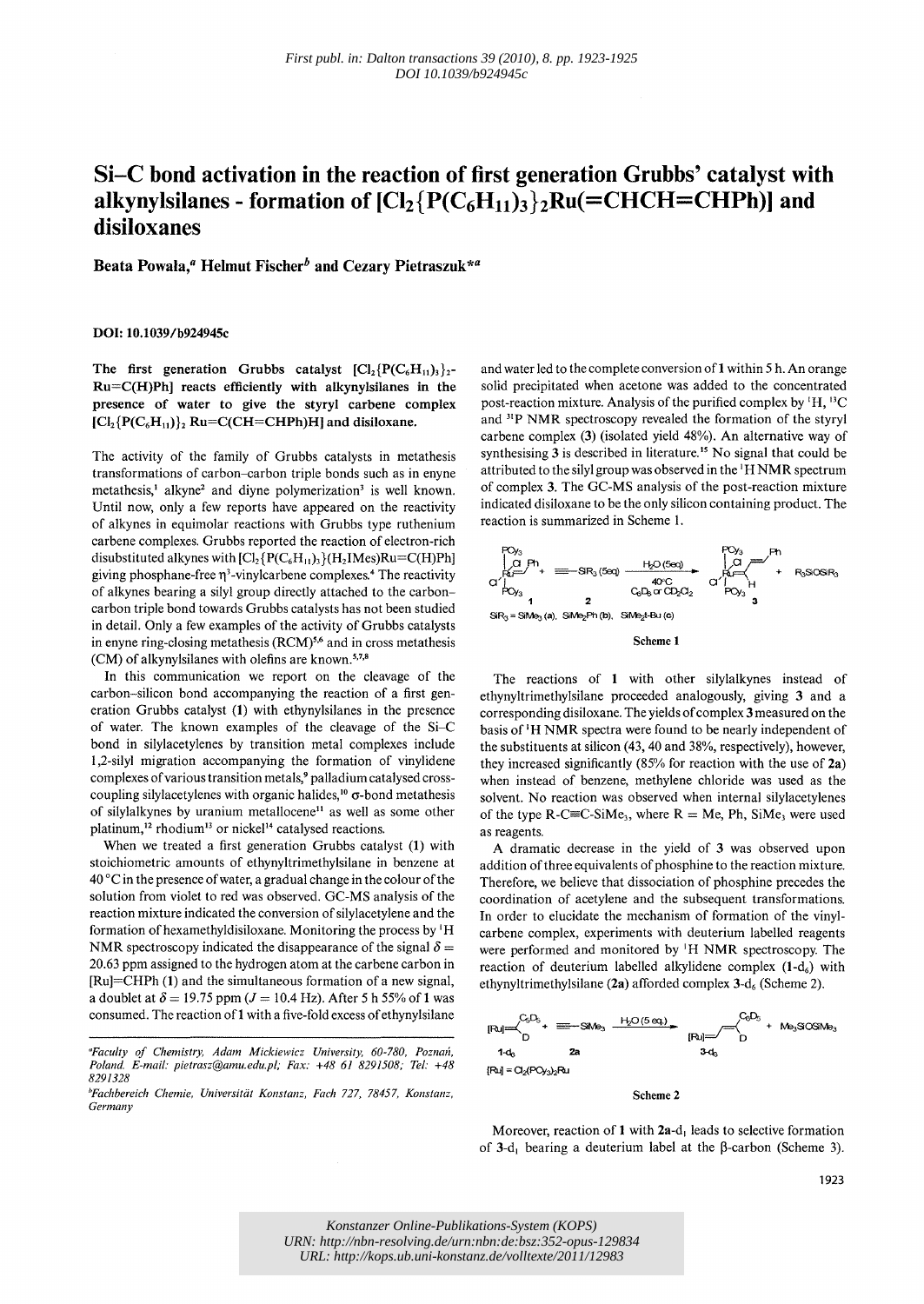

#### Scheme 3

The positions occupied by the deuterium atoms in  $3-d_6$  and  $3-d_1$ suggested that the reactions proceed *via* the carbene mechanism.

To clarify the role of water in the process, the reaction of 1 with ethynyltrimethylsilane was performed under rigorous exclusion of water but with the controlled addition of a fivefold excess of  $D_2O$ . Deuterium was incorporated into the styrylcarbene complex and  $3'$ -d<sub>1</sub> was formed (Scheme 4) confirming the participation of water in the reaction.



'H NMR spectroscopy indicated that the deuterium label was attached exclusively to the  $\alpha$ -carbon atom. The analogous reaction of 1 with monodeuterated methanol likewise gave complex  $3'$ -d<sub>1</sub> and methoxytrimethylsilane. On the basis of these results it is reasonable to suppose that the reaction of 1 with ethynylsilane initially leads to an l-(silyl)benzylidene complex  $[Cl_2\{P(C_6H_{11})_3\}_2$ Ru=C(SiR<sub>3</sub>)CH=CHPh)] (4) *via* stoichiometric metathesis (Scheme 5). Although ruthenium alkylidene complexes bearing a silyl group at the  $\alpha$ -carbon atom are very rare,<sup>16,17</sup> such complexes must be involved in the catalytic cycles of the cross metathesis of silylacetylene with olefins' and the homometathesis of vinylsilanes<sup>18</sup> proceeding by the carbene mechanism. Presumably, the putative complex 4 immediately eliminates CISiR<sub>3</sub> leading to a coordinatively unsaturated alkylidyne complex  $[C]{P(C<sub>6</sub>H<sub>11</sub>)<sub>3</sub>}}$  $Ru{equivC(CH=CHPh)}$  (Scheme 5).<sup>19</sup>



#### Scheme 5

The postulated elimination of  $CISiR<sub>3</sub>$  very likely involves migration of the silyl group to the ruthenium and reductive elimination of chlorosilane. Migration of the silyl group to metal from a-carbon to form carbene (or carbyne) complexes was predicted by Caulton on the basis of considerable migratory aptitude of the  $\text{SiR}_3$  group.<sup>20</sup> The formation of ruthenium alkylidyne complexes *via* elimination of HCl<sup>19</sup> or HOAr<sup>21</sup> from 1 was recently proposed. As soon as chlorosilane is formed it immediately reacts with water (alcohols or phenols) present in the system to form hydrochloride and silanol/disiloxane (alkoxy or phenoxysilane). The reaction of chlorosilane with water (alcohols or 4-methoxyphenol) is catalysed by  $P(C_6H_{11})_3$  present in the reaction mixture and proceeds immediately after mixing the reagents (as confirmed in a separate experiment). In the last stage of the sequence (Scheme 5) the alkylidyne complex immediately reacts with hydrochloride to form complex 3, The formation of a ruthenium alkylidene complex *via*  addition of HCl to an alkylidyne complex was recently reported.<sup>19</sup>

When monitoring the reaction (eq, 1) we never observed any signal which could be assigned to an alkylidyne complex, However, such an alkylidyne complex, once formed, is expected to immediately accept HCI to form 3, Therefore, the alkylidyne complex will not accumulate in the mixture to a detectable level. This assumption was confirmed in a separate experiment. When the alkylidyne complex  $\text{[Cl}\{\text{P}(C_6H_{11})_3\}_2\text{Ru}\equiv C(C_6H_4t-Bu-4)\text{]}^{19}$  was treated in  $C_6D_6$  with an equimolar amount of chlorotrimethylsilane in the presence of an equimolar amount of water the immediate formation of  $\left[\text{Cl}_{2}\right]\left[\text{P}(C_6H_{11})_3\right]_2$ Ru=CH(C<sub>6</sub>H<sub>4</sub>t-Bu-4)] was observed.

In conclusion, unprecedented activation of alkynylsilanes by first generation Grubbs' catalyst is described, The reaction reported constitutes an alternative and easy route to ruthenium styrylcarbene complexes.<sup>22</sup>

## Acknowledgements

Financial support from the Ministry of Science and Higher Education (Poland), (project No. N 204 1935 33) is gratefully acknowledged,

### References

- I S. T. Diver and A. 1. Giessert, *Chem. Rev.,* 2004, 104, 1317-1382; C. S. Poulsen, R, Madsen, *Synthesis,* 2003, I M. Mori, in *Handbook of Metathesis,* ed. R. H. Grubbs, Wiley-VCH, Weinheim, 2003, vol. 2, ch. 2.5.
- 21. Czelusniak and 1. Handzlik, 1 *Organomet. Chem.,* 2009, 694, 1427- 1434 and references cited therein.
- 3 M. R. Buchmeiser, *Adv. Polym. Sci.,* 2005,176,89-120; P. S. Kumar, K. Wurst and M. R. Buchmeiser, 1 *Am. Chem. Soc.,* 2009, 131, 387-395 and references cited therein.
- 4 T. M, Trnka, M. W. Day and R. H. Grubbs, *Organometallics,* 2001, 20, 3845-3847.
- 5 P. Van de Weghe, P. Bisseret, N. Blanchard and 1. Eustache, *J. Organomet. Chem., 2006, 691, 5078-5108.*
- *6 (a)* E. C. Hansen and D. Lee, *Ace. Chem. Res.,* 2006, 39, 509-519; *(b)* R. L. Miller, S. V. Maifeldand D. Lee, *Org. Left.,* 2004, 6, 2773-2776; *(c)* 1. B. Grimm, R. D. Otte and D. Lee, 1 *Organomet. Chem., 2005,*  690, 5508-5516; (d) 1. S. Clark, G. P. Trevitt, D. Boyall and B. Stammen, *Chem. Commull.,* 1998,2629-2630; *(e)* 1. S. Clark, F. Elustondo, G. P. Trevitt, D. Boyall, J. Robertson, A. 1. Blake, C. Wilson and B. Stammen, *Tetrahedron,* 2002, 58,1973-1982,
- 7 R. Stragies, U. Voigtmann and S. Blechert, *Tetrahedron Letl.,* 2000, 41, 5465-5468.
- *8 (a)* K. Tonogaki and M. Mori, *Tetrahedron Left.,* 2002, 43, 2235-2238; *(b)* H.-y' Lee, B. Kim and M. L. Snapper, *Org. Left.,* 2003,5, 1855- 1858; (c) M. Kim, S. Park, S. Maifeld and D. Lee, *J. Am. Chem. Soc.*, 2004, 126, 10262-10263.
- *9 (a)* C. Bruneau and P. H. Dixneuf, *Ace. Chem. Res.,* 1999,32,311-323; *(b)* C. Bruneau and P. H. Dixneuf, *Angew. Chem., lnt.* Ed., 2006,45, 2 I 76-2203 and references cited therein.
- 10 For reaction to proceed effectively palladium catalyst should be accompanied by fluoride ion source, *e.g.*, TASF, Cu(1) salt or Ag<sub>2</sub>O. Examples, of effective reactions:Y. Hatanaka and T. Hiyama, 1 *Org. Chem.,*  1988, 53, 918-920; Y. Nishihara, K. Ikegashira, K. Hirabayashi, 1. Ando, A. Mori and T. Hiyama, J. Org. Chem., 2000, 65, 1780-1787; S. Chang, S. H. Yanga and P. H. Lee, *Tetrahedron Left.,* 2001, 42, 4833- 4835,